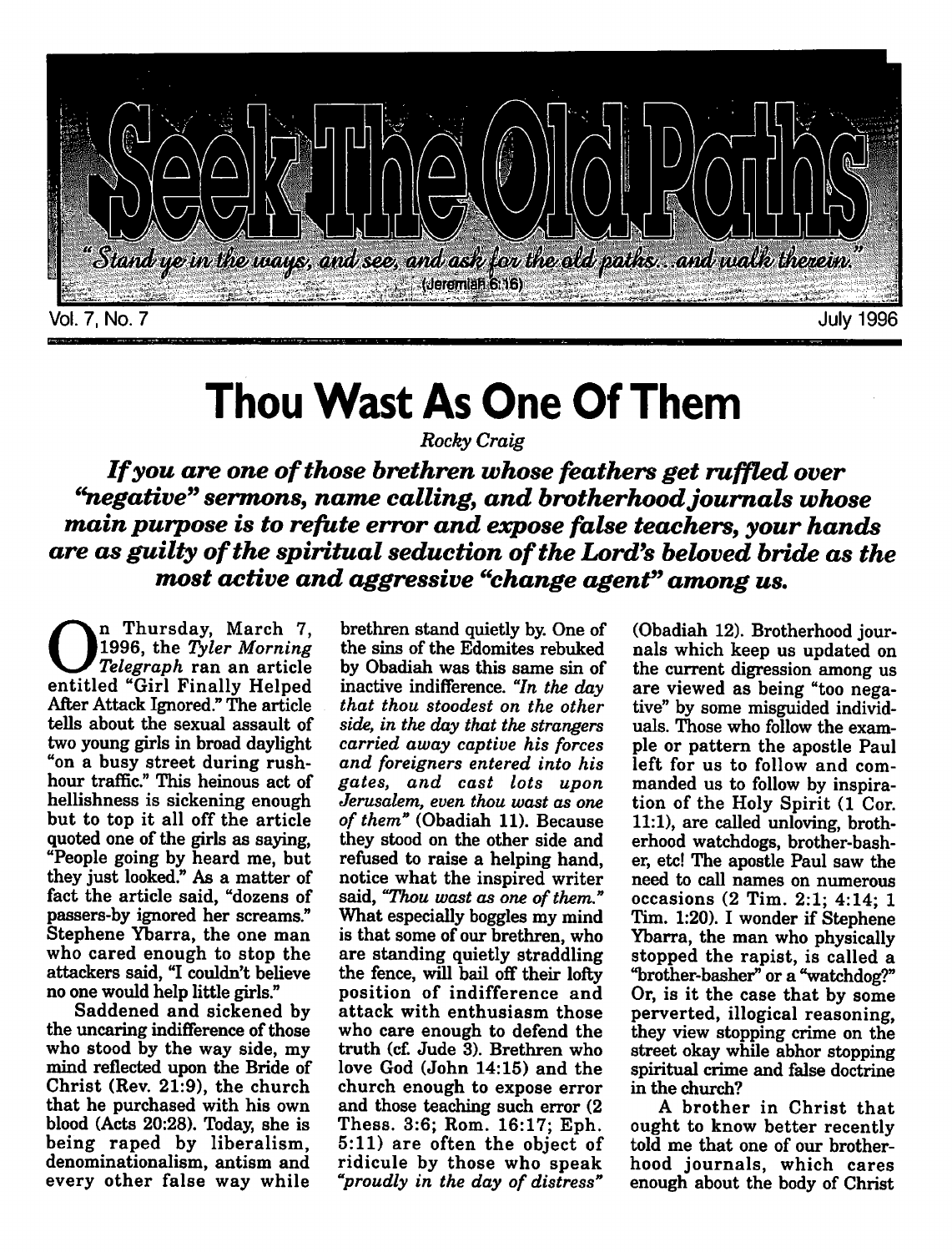to rebuke sin (Rev. 3:19), reprove error (Eph. 5:11), and mark false teachers (Rom. 16:17), was "just hunting something to argue about." Let me show you an inspired command to "hunt something to argue about." **"Beloved, when I gave all dili gence to write unto you of the common salvation, it was needful for me to write unto you and exhort you that ye should earnest ly contend for the faith which was once delivered unto the saints"** (Jude 3). Jude went on to say, **\*"For there are certain men crept in unawares, who were before of old ordained to this condemna tion, ungodly men, turning the grace of our God into lasciviousness, and denying the only Lord God, and our Lord Jesus Christ. "Likewise also these filthy dream ers defile the flesh, despise dominion, and speak evil of dig nities. "Woe unto them! for they have gone in the way of Cain... '"These are spots in your feasts of** charity, when they feast with you, **feeding themselves without fear: clouds they are without water, carried about of winds; trees whose fruit withereth, without fruit, twice dead, plucked up by the roots; 13Raging waves of the sea, foaming out their own shame; wandering stars, to whom is reserved the blackness of dark ness for ever"** (Jude 4,8,lla,12,13). Brethren, this is some very pointed and, according to some, downright "negative" language. What was wrong with Jude, didn't he love his brother? The liberals will have to admit that there were inspired "broth er-bashers" and "brotherhood watchdogs" in the first century (3 John 9; 2 Tim. 1:20; 4:14). Unless of course they deny the inspira tion of the scriptures.

Brethren, I hope I've made a point. The blood-bought body of Christ is being defiled at the rapist's hands. She is being plun dered by false doctrine and rav

aged by unauthorized practices  $(Col. 3:17)$ . If you are one of those brethren whose feathers get ruf fled over "negative" sermons, name calling, and brotherhood journals whose main purpose is to refute error and expose false teachers, your hands are as guilty of the spiritual seduction of the Lord's beloved bride as the most active and aggressive "change agent" among us. As you stand silently "on the other side" (except for criticizing those who care enough to correct (Rev. 3:19)], the most precious and divine institution is being literal ly torn asunder. As you stand on the fence, remember the words of Obadiah, **"Thou wast as some of them"** (Obadiah 11). You are guilty by proxy! Brethren, God forbid! **"Let the redeemed of the Lord say so"**(Psalm 107:2).

> **22570 Old TylerHighway Troup, Texas 75789**

## *Top Seven Reasons "Not" To Attend Heartland '96*

**John M. Grubb**

This is a variation of the title of a page in a recent bul letin of the Westlake Church of Christ to advertize the upcoming "Heartland" workshop to be conducted in Indianapolis July 10-13,1996.

In Westlake's bulletin, seven of the scheduled speakers are listed with the title of their assigned lessons and a short summary of the theme of each lesson. According to this article, these seven speakers are the "top seven reasons" for attending this workshop.

In this article we shall look at the top seven reasons for *"NOT"* attending this effort.

1. *The speakers on this program are a reason for not attending this workshop.* This year's speakers include: *Mike Cope, Rubel Sbelly, Marvin Phillips, Jim Woodroof, Bob Hendren, Harold Redd* and *Paul Watson.* For those who are informed, most of these names are very familiar. *Mike Cope* and *Rubel Shelly* are the edi tors of **Wineskins.** This paper is leading the way in attempting to change the direction of the church. One article in this maga zine questioned the purity of the mother of Jesus. *Marvin Phillips* is involved in the Tulsa Workshop and has taught classes in a Christian Church college. *Jim Woodroof* is well known for his false position on marriagedivorce-remarriage, as well as his latest book, **The Church in Tran sition.** This book is just another in the effort to promote "unity-indiversity." *Bob Hendren* fits into this group very comfortably. During the 1970's and 1980's, he often appeared on programs with those leading the **Crossroads Movement.** I'm not familiar with *Paul Watson* and *Harold Redd,* but they indicate, by their participation in this effort, they are in fellowship and agreement with these false teachers.

2. *Another reason for*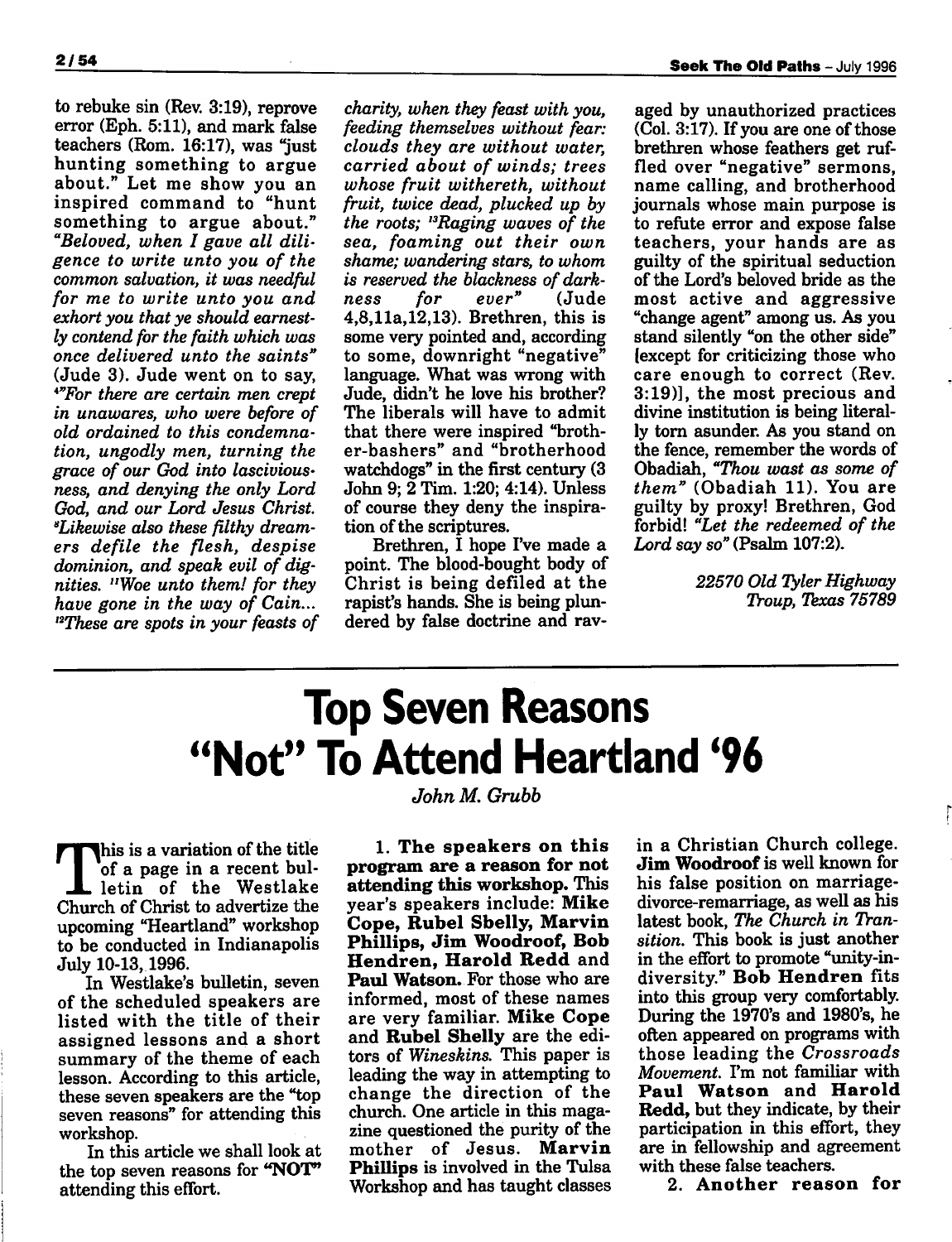*"not" attending is: We would have fellowship with false teachers.* The Bible teaches: **""Whosoever transgresseth, and abideth not in the doctrine of Christ, hath not God. He that abideth in the doctrine of Christ, he hath both the Father and the Son. '"Ifthere come any unto you, and bring not this doctrine, receive him not into your house, neither bid him God speed: "For he that biddeth him God speed is partaker ofhis evil deeds"**(2 John 9-11). The "doctrine of Christ" does not simply mean the doc trine about Christ, but the teach ing that comes from Christ. When Jesus warned the disciples concerning the Pharisees and Sadducees, **"Then understood they how that he bade them not beware** of the leaven of bread, but **of the doctrine of the Pharisees and of the Sadducees"** (Matt. 16:12). The "doctrine of the Pharisees and of the Sadducees" does not mean the doctrine about the Pharisees and Sadducees, but the teaching that comes from them. Paul added: **""Now I beseech you, brethren, mark them which cause divisions and offences contrary to the doctrine which ye have learned; and avoid them. '"For they that are such serve not our Lord Jesus Christ, but their own belly;and bygood words and fair speeches deceive the hearts of the simple"** (Rom. 16:17-18). **"And have no fellowship with the unfruitful works of darkness, but** rather reprove them" (Eph. 5:11).

To support this workshop is to violate these passages.

3. *These kinds of work shops let the wolves into the sheepfold.* Paul said to the elders of Ephesus, **^"Take heed therefore unto yourselves, and to all the flock, over the which the Holy Ghost hath made you over seers, to feed the church of God, which he hath purchased with his own blood. ""For I know this, that after my departing shall grievous wolves enter in among you, not sparing** the flock. <sup>30</sup>Also of your

**own selves shall men arise, speak ing perverse things, to draw away disciples after them. "Therefore watch, and remember, that by the space of three years I ceased not to warn every one night and day with tears"** (Acts 29:28-30). Elders are the shepherds of the flock. These false teachers are **"ravening wolves"** (Matt. 7:15- 20). Faithful shepherds would never allow the wolves inside the sheepfold. In speaking of the work of elders, Paul said: <sup>9"</sup>Hold**ing fast the faithful word as he hath been taught, that he may be able by sound doctrine both to exhort and to convince the gainsayers. '"For there are many unruly and vain talkers and** deceivers, specially they of the cir**cumcision: "Whose mouths must be stopped, who subvert whole houses, teaching things which they ought not, for filthy lucre's sake"** (Titus 1:9-11). When elders allow and even encourage their members to attend this kind of effort, they are not fulfilling their obligations to God.

4. *Faithful congregations and Christians do not sup port this kind of workshop. Garfield Heights, Shelbyville Road, West Newton,* and possi bly a few other congregations in the city of Indianapolis do not support this workshop. There are other congregations in the state of Indiana who refuse to have a part in this workshop. These con gregations are trying to set the proper example to others by "not bidding godspeed" to this effort.

5. *We should speak out against efforts that are being made to change the church into "a denomination among denominations."* The church is not a denomination (Matt. 16:18; Eph. 4:3-6)! Again, we urge brethren not to support this effort and to speak out against it. If you are meeting with a congre gation which continues to sup port false teachers and their teachings, we urge you to speak to the elders about these matters.

If they will not hear, we urge you to **"come out from among them"**(2 Cor. 6:14-7:1).

6. *We need to use our influence for good, not evil.* It is not easy to take a stand for the truth. We need to make sure we are using our influence for good, not for evil. To support this work shop is to use our influence for evil.

7. *As the song says, "I've Got Better Things To Do."* The last reason we give in this article for not attending this workshop is that *we can use our time in better ways.* Instead of going to this kind of workshop, choose a faithful lectureship or mission forum that features speakers who are true to the Book. Use your funds to support the preach ing of the gospel to a lost and dying world.

There will be a number of brethren who will attend this workshop. Some will attend because they do not know the reasons for staying away. It is our hope that this article will give some of them time to pause and reflect upon lending their good name and influence to an effort that does not promote New Tes tament Christianity.

> **2842 Shelby St. Indianapolis, IN 46203**

### *CONTRIBUTORS*

| Roxanna B. Moore \$5 |  |
|----------------------|--|
| Anonymous \$50       |  |
| Charlie Hill \$25    |  |
| Anonymous \$100      |  |
| Martin Bedford\$100  |  |
| Jim Waldron\$10      |  |
| Church of Christ,    |  |
| Lansing, MI\$20      |  |
| Anonymous \$30       |  |
| Harley P. Bonham\$10 |  |
|                      |  |
| Anonymous \$10       |  |
| Eula P. Wilson\$10   |  |
|                      |  |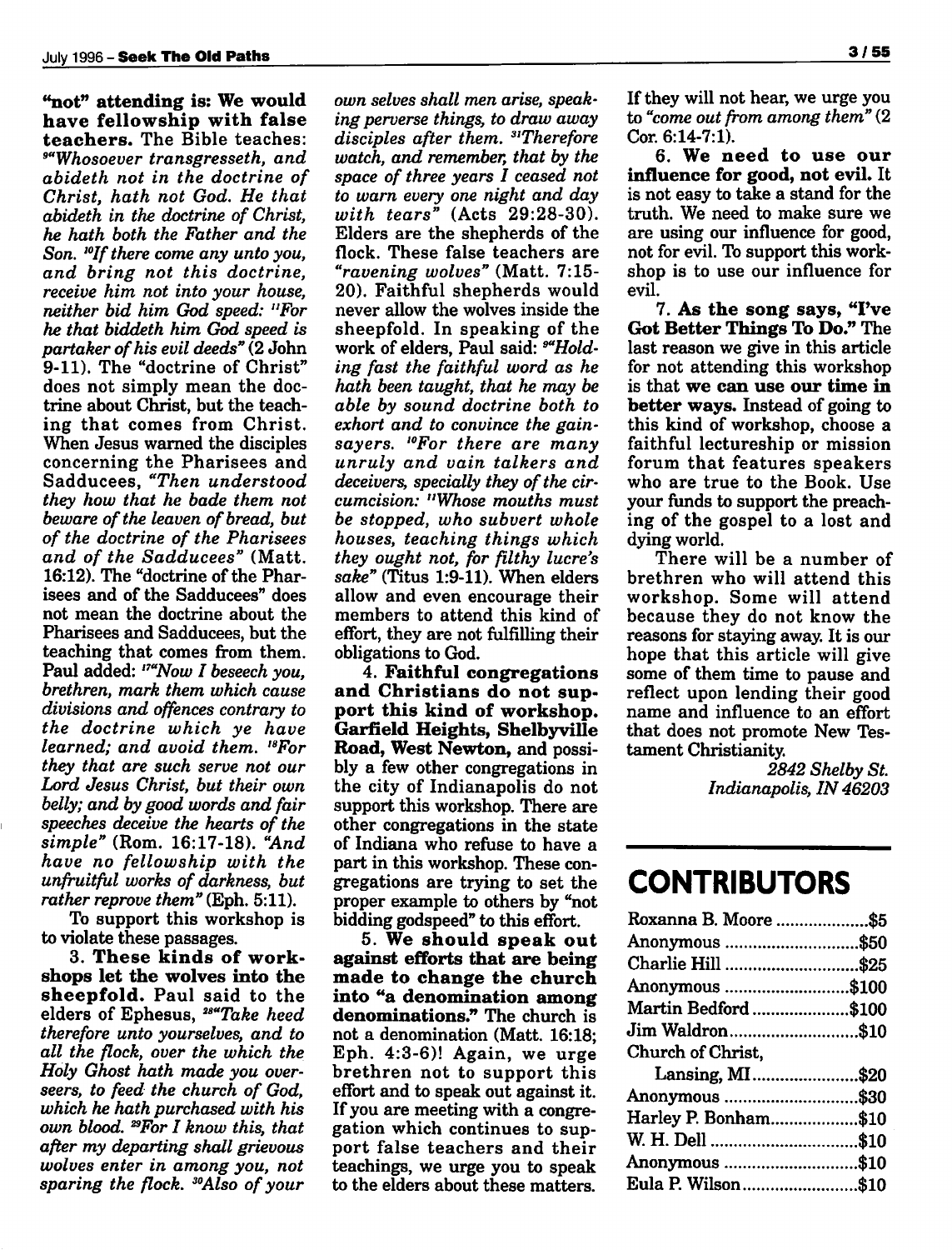### *Whose Dirty Laundry?* **Kerry Duke**

Indurches of Christ are in trying times. Pressure from the world has caused many con gregations to compromise. Worldliness and false teaching are ram pant, dividing and injuring the body of Christ.

What should members, especially elders and preachers, do about these internal problems? Most agree that we should deal with them. But some are advocat ing a "hush-hush" approach. Their popular cliche is, "Don't air your dirty laundry before the world." Deal with the problems, they advise, but don't let outsiders know about this internal strife. They contend that people will be discouraged from becoming mem bers of the church if they hear that we have such problems.

It is true that we do not need to broadcast every church problem to the world. But some points of division are of such a public and damaging nature that they need to be addressed before outsiders. In fact, some of our laundry has become so dirty that outsiders are airing it for us.

Edward Fudge in **The Fire That Consumes** teaches that hell is temporary and that the wicked will be annihilated. Fudge is a member of the Bering Drive Church of Christ in Houston, Texas. Robert A. Peterson, an elder in the Presbyterian church, called Fudge "a churches of Christ lay man" who is a "false witness" on the subject of hell.<sup>1</sup> Robert A. Morey, preacher for the New Life Bible Church, called Fudge's doc trine "feeble" and "absurd."2 Sever al churches of Christ endorse and participate in **Promise Keepers,** an interdenominational men's move ment that promotes fellowship with anyone who merely believes that Jesus is God's Son. *Max Lucado,* preacher for the Oak Hills Church of Christ in San Antonio, Texas, was a key speaker at the 1996 Promise Keepers gathering in Atlanta. *Rubel Shelly,* preacher at the Woodmont Hills church of Christ in Nashville, Ten nessee, said that "God was the author of the event."3 *Jack Stephens,* preacher for the Open Bible Fellowship Church in Colum bus, Ohio wrote a scathing rebuke of **Promise Keepers.4** He said "the atmosphere is anything but spiri tual" at these hyped events and criticized the movement's ecumeni cal stance.

Another apostate movement in churches of Christ is the A. D. 70 doctrine. This teaching made popu lar by *Max King,* asserts that the second coming of Christ, the resur rection and the judgment were all fulfilled in the destruction of Jerusalem in A.D. 70. A Christian church journal recently denounced this teaching as "a doctrine of no hope and a supplanter of the blessed hope of the church."

The dirty laundry of the apos tate Boston Church of Christ has been aired on the national televi sion program 20/20 and by various information groups including the Chicago-based Cult Awareness Network.

Much of the false teaching in churches of Christ is not being done in a corner. Its promoters are using television, radio, books, and other public channels to spread their error. They have already shown the world their dirty laun dry! If these preachers have pro moted their error before the world, then it is incumbent upon us to refute this error before the world. If we are really concerned about what the world thinks of us, should we not let them know that we do not agree with their error?

I do not think less of a religious group when it is open about its problems. In fact, I appreciate their forthrightness. I may not agree with them on many points, but I respect their courage in exposing doctrines that are mani festly false. Martin Luther aired the dirty laundry of the Catholic church, and even those who do not fellowship the Lutheran church praise him for this exposure. The Southern Baptist Convention wrestled with division over the inerrancy of Scripture and the role of women in the 1980's. These con troversies were highly publicized. Similarly, a former preacher of the First Baptist Church in Dallas, Texas, recently wrote a book expos ing the politics and corruption in this large denominational church. Most mainline denominations are experiencing division over issues such as homosexuality and abor tion. Yet we do not criticize these groups when they publicly con demn their own for upholding these sins. We do not say, "They should keep their dirty laundry to themselves."

God did not keep the false teaching and open sin of the Israelites a secret from other nations. He warned that Israel would become "a byword among all people" if they departed from Him (1 Kings 9:6-9). The Babylonians knew about the internal problems of Judah, and they respected Jere miah for his courage in exposing his people (Jer. 39:11-12; 40:1-4).

The same is true in the New Testament. When Ananias and Sapphira died because of their sin, **"great fear came upon all the church, and upon as many as heard these things"** (Acts 5:11). Public knowledge of this internal church problem caused the fear of God to come upon outsiders. Also, non-Christians visited the worship assemblies of the church in the New Testament (1 Cor. 14:23-25). Since the preacher is to reprove and rebuke those in sin, including members (2 Tim. 4:2), is not this "airing dirty laundry" before nonmembers?

Those who make the dirty laundry plea are often inconsis tent. Some of them speak and write publicly against those of us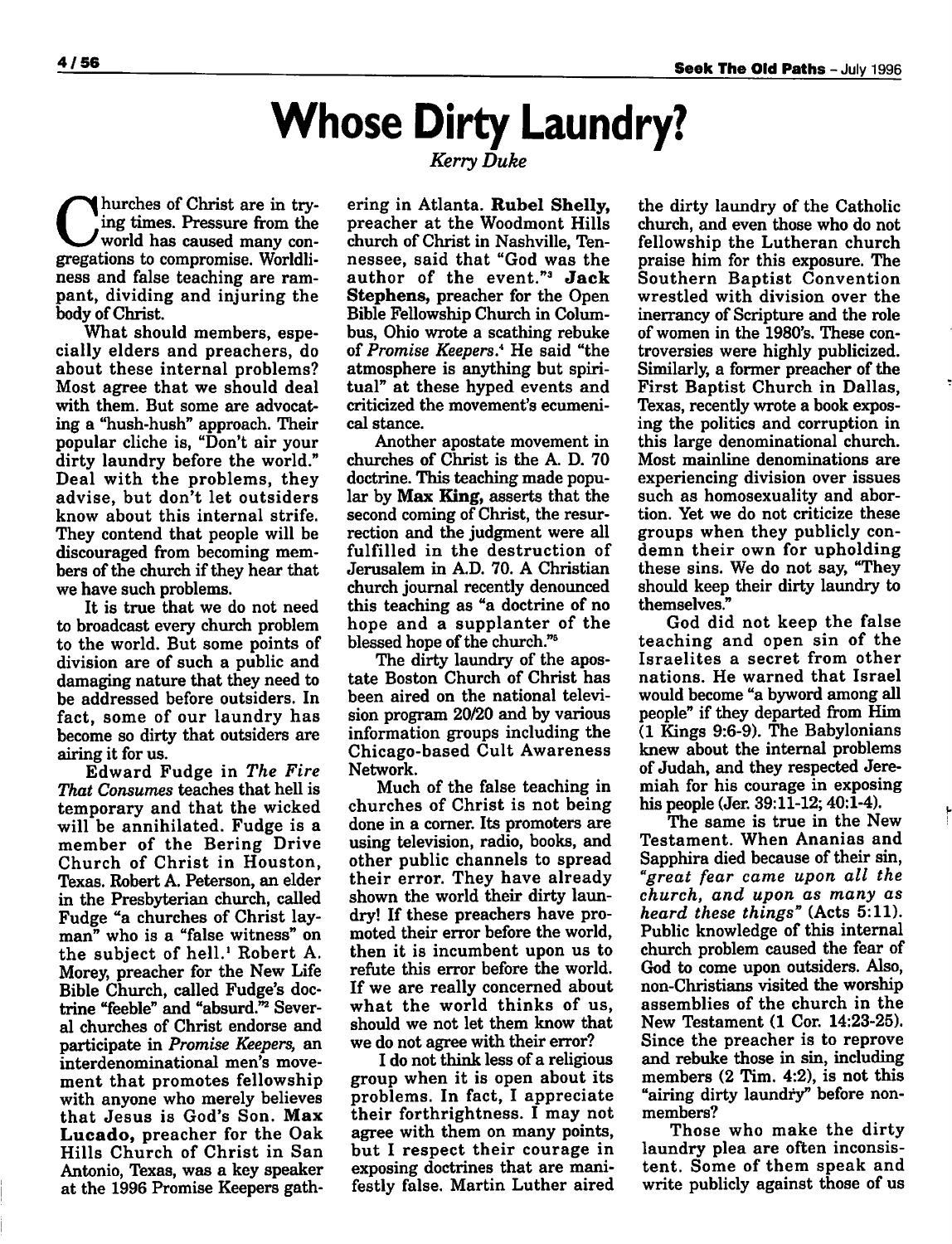who publicly expose false brethren. Can you reconcile their actions with their words? They air "dirty laundry" concerning the airing of dirty laundry!

The world knows more about us than we sometimes realize. Denominational preachers, in pub lic debates with gospel preachers, have for years delighted in expos ing division in the church. Commu nities are well aware that some churches of Christ are anti-cooper ation. And, now they are hearing good words and fair speeches from the voices and pens of preachers among us. God forbid that we should sweep these problems under a rug.

#### *ENDNOTES 1. Robert A. Peterson, Hell on Trial: The*

Jhe dictionary defines "synonym" as "a word or expression accepted as a figurative or symbolic substi tute for another word or expression." This term is of importance to Bible stu dents in that the Bible frequently employs synonyms in its pages. For The dictionary defines "synonym"<br>as "a word or expression accepted<br>as a figurative or symbolic substi-<br>
Symonym

example, the term "church" is called "the body," "the kingdom," "the bride of Christ," "a vineyard." Each of the terms have reference to the same institution, the church, but emphasize different aspects of it.

Synonyms are used in regard to many persons or subjects. The synonyms we wish to discuss in this arti cle are those connected with the gospel. This study is much needed in the church today for some are teaching there is a distinction to be made between the gospel and some of its synonyms. But the fact is, that when the Bible uses either the word "gospel" or one of its syn onyms, it has reference to the same thing, as the very definition of the synonym tells us. What are some of the synonyms for "the gospel?"

One term synonymous with the gospel is *"doc trine."* **"Take heed unto thyself, and unto the** *doctrine;* **continue in them: for in doing this thou shalt both save thyself, and them that hear thee"** (1 Tim. 4:16). Would any dare contend that the doctrine is not the same as the gospel?

*"The faith"* is another synonym for the gospel. **"Beloved, when I gave all diligence to write unto you of the common salvation, it was needful for me to write unto you, and exhort you that ye should earnestly con tend for** *the faith* **which was once delivered unto the saints"** (Jude 3).

Another word synonymous with gospel is *"law."* Paul wrote these words to the saints in Rome. **"For the** *law* **of the spirit of life in Christ Jesus hath made me free from the law ofsin and death"** (Rom. 8:2).

Another word for gospel is *"truth."* Jesus said, **"And ye shall know the** *truth,* **and the** *truth* **shall make you free"** (John 8:32). Our Lord himself confirmed this paral lel in John 17:17. **"Sanctify them through thy** *truth:* **thy word is** *truth."*

Another synonym is *"covenant."* **"But now he is the mediator of a better** *covenant,* **which was established** upon better promises" (Heb. 8:6).

Along this same line of discussion, we want to point out the synonymous ways of stating the phrase, "obedience to the gospel." One way is seen in the expression

*161-162.*

*August 1995.*

*lishers, 1984), p. 125.*

*"abide in the doctrine."* **"Whosoever transgresseth and abideth not in the doctrine of Christ, hath not God. He that** *abideth in the doctrine* **of Christ, he hath both the Father and the**

*J.: Presbyterian and Reformed, 1995), pp.*

*3. Loue Lines, February 21,1996. 4. The Open Bible Fellowship Visitor,*

*2. Robert A. Morey, Death and the After life (Minneapolis, MN: Bethany House Pub*

*5. The Banner ofTruth, May, 1996, p. 14.*

**Son"** (2 John 9).

*"Obedient to the faith"* is the same as obeying the gospel. **"And the word ofGod increased; and the number of the disciples multiplied in Jerusalem greatly; and a great company of the priests were** *obedient to the faith"* (Acts 6:7).

*"Continuing in the law"* is another like-expres sion for obedience to the gospel. **"But whoso looketh into the perfect** *law ofliberty,* **and** *continueth therein,* **he being not a forgetful hearer, but a doer of the work, this man shall be blessed in his deed"** (James 1:25).

*"Walking in truth"* is another synonymous phrase for obedience to the gospel. Second John 4 reads: **"I** rejoiced greatly that I found of thy children **walking** in **truth, as we received a commandment from the Father."** 

The statement *"doing the word,"* is also a repre sentation of obedience to the gospel. "But be ye **doers of** *the word,* **and not hearers only, deceiving your own selves"** (James 1:22).

These phrases need to be studied just like the vari ous words for gospel need to be studied. Some preachers and teachers are attempting to draw lines between these expressions. They would have us believe that obeying the gospel and walking in truth are not the same. They preach we are to obey the gospel to be saved, but that we do not have to continue in the law of Christ to be saved. Such is foolishness. For if one obeys the gospel, he is also doing all of the other actions noted above. If not, why not? They are all synonymous phras es.

We need to be very attentive as we listen to the gospel being proclaimed. We need to be as the noble Bereans and search the scriptures to see whether the things which are spoken are so. Many today are attempting to make simple things difficult. Their attempts are leading to confusion and false teaching. Let each of us study  $(2 \text{ Tim. } 2:15)$ , and then stand on the bedrock of truth!

> **400 CherryRd. Paragould, AR 72450**

*Case for Eternal Punishment (Phillipsburg, N.*

**P.O. Box 865**

**Cookeville, TN38502**

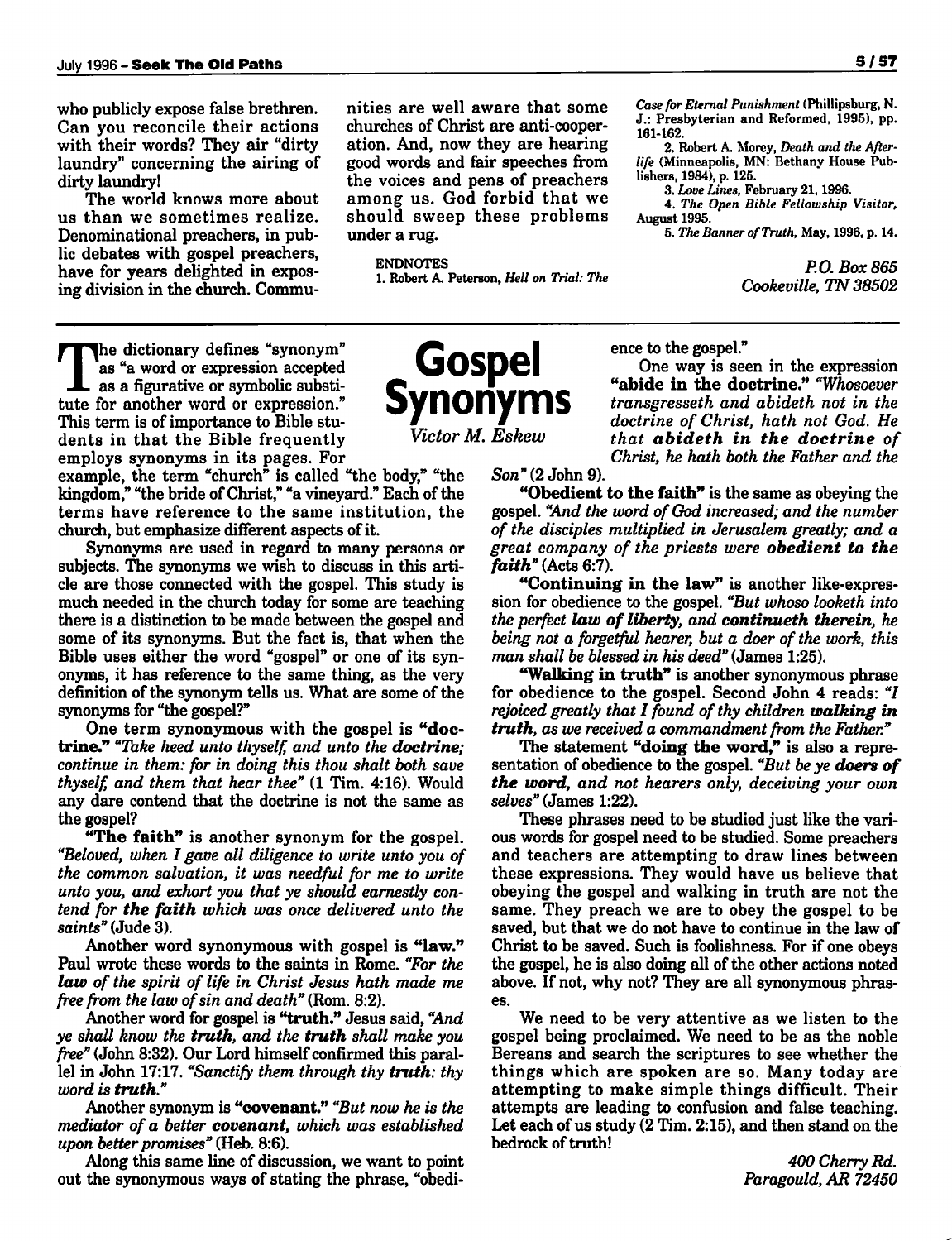# *Living Waters Of Life*

#### **Darrell Broking**

"n Exodus 17 we find the children of Israel in Rephidim, a **L**place without substance for survival. Would it be a small thing for the God in heaven to provide substance for his people? They had already witnessed his mighty hand in action as he dealt with Pharaoh and delivered his people from bondage. Yet, we see the Israelites chiding Moses, murmur ing and tempting Jehovah in the wilderness. They cried, **"Wherefore is this that thou hast brought us up out ofEgypt, to kill us and our children and our cattle with thirst"** (v.3)?

In accordance with the Abrahamic promise, God vouchsafed a miracle for a permanent supply of water during the Hebrew's abode in Sinai. Moses was commanded to go before the people, with the elders, and smite the rock in Horeb and water flowed out of it. This place was now referred to as Massah (temptation) and Meriba (chiding or strife) in memory of the Hebrew's rebellion and their doubting Jehovah's presence among them.

Deuteronomy 9:21 discusses the **"brook that descended out of the mount."** In retrospect the psalmist wrote, **"He clave the rocks in the wilderness, and gave them drink out of the great depths. He brought streams also out of the rock, and caused waters to run down like rivers"** (Psalm 78:15-16). And, again in Psalm 105:41 we read, **"He opened the rock, and the waters gushed out; they ran in the dry places like a river."** We should not be surprised to learn that the rock followed them as they jour neyed in the wilderness. Further, Paul informs us **"that rock was Christ"** (1 Cor. 10:4). We have a wonderful illustration of a gra cious, merciful, benevolent God caring for his people in a place in which they could not care for themselves.

We, too, live in a place in

which we are unable to care for ourselves spiritually. What a blessing to know that that rock, Christ, still follows us today. Jesus, the benevolent one, offers mankind **"living water"** (John 4:10). Water of which the con sumer **"shall never thirst"** (John 4:14). Those arrayed in white are led by the Lamb to these **"living fountains ofwaters"** (Rev. 7:13-17). Without this water, mankind will dry up and wither away into the second death, of which no one will overcome. Let us consider two points as we analyze these thoughts.

First, as Revelation bears out, only those arrayed in white will enjoy this fountain of life. Man in sin is portrayed in Isaiah as **"an unclean thing."** Isaiah continues his inspired description by stating, **"all our righteousness are as filthy rags"** (Isa. 64:6). Isaiah's simili tude is rectified by the metaphor of Revelation 7:14. That is to say that our rags are washed clean and made white in the Lamb's blood. Peter said that man purifies his soul **"in obeying the truth"** (1 Peter 1:22). The pattern or form by which this purification is accomplished is written for us in Romans 6:1-6,16-17. Therefore, in righteousness, Peter was able to declare that **"baptism doth also now save us."** Only one baptized into Christ can enjoy this living water.

Second, we need to be ever mindful that the unrepentant murmurers perished in the wilderness. The wilderness wan dering was a shadow of our Christian sojourn on this earth. In order for a Christian to enjoy this living water for evermore, he must live faithfully to the end. The cares of this life should never come between the Christian and God. The Devil is extremely good at his art of deception. He places a great deal of pressure on the Christian to forsake assembling

with other saints. Excuses are freely supplied why one cannot attend Bible classes and worship services. The Devil knows that as he begins to separate a Christian from the congregation, the Christ ian begins to die. Physically, we could make similar application to a man being separated from his water supply.

As the child of God begins to remove himself from his source of substance, he begins to murmur, complain and tempt the Lord. Chiding is then rendered against the Lord's elders, Bible class teachers, the preaching and wor ship services. All of this is the fruit of rejecting the Lord.

<sup>I</sup> realize that faithful atten dance alone does not constitute fidelity to God. Equally true is the fact that slothful attendance (Wednesday evening and Bible studies included) is the fruit of infidelity. When one has a bad day at work and decides that he is too upset to attend services, he is dying spiritually. When one rea sons that family pressures take precedent over the Lord's church, he is quenching his thirst for truth. Will a man go for days with out consuming water because he is tired, lazy, unhappy, or simply too busy to stop for a drink? Only if suicide is on his mind. We should have the same conception with the spiritual side of life.

The bodies of the unfaithful were strewn across the wilder ness. Man should learn from the mistakes of long ago. Our merciful God is supplying us with the opportunity to drink of that rock and live for evermore. Each person cutting himself off from the Lord's merciful hand will be strewn into the second death. Let us as Chris tians live faithfully to the very end and receive that crown of life (Rev. 2:10).

> **P.O. Box 1385 Gilbert, AZ 85299**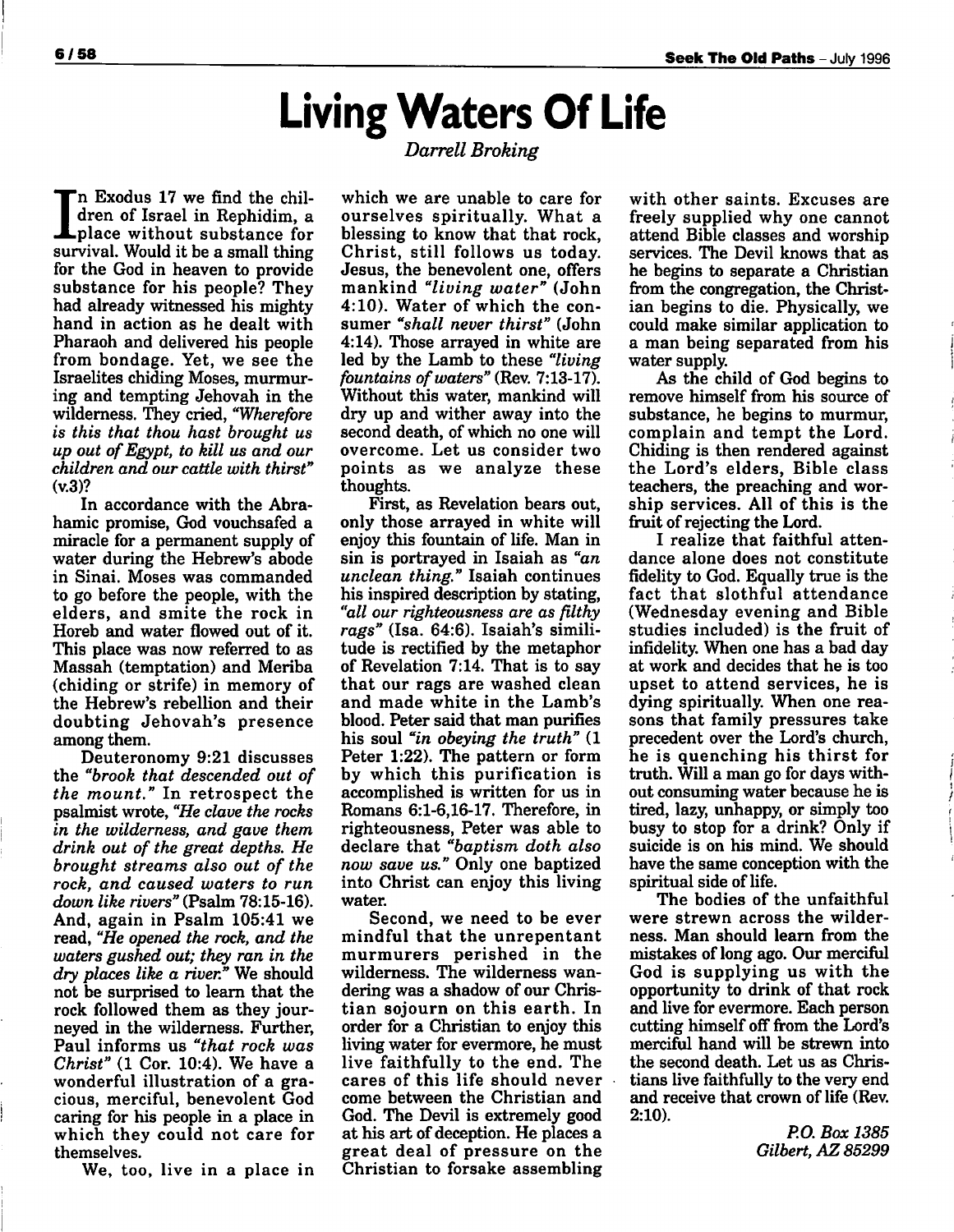## **11th Annual SEEK THE OLD PATHS Lectureship**

**July28-Aug. 1,1996 (Always the 4th Sunday in July)**

**Theme:**

### *The Seven Churched ofAsia —Revelationchapter\*\* 2* **e3***3*

#### *SUNDAY, JULY 28*

| 9:45  | The Historical Background                            |
|-------|------------------------------------------------------|
|       | of the Seven Churches Windell Fikes                  |
| 10:35 | Where Satan's Seat Is -                              |
|       | Descriptions of Satan (2:9,13; 3:9)  Jim Blankenship |
| 7:00  | I have Not Found Thy Works Perfect                   |
|       | Before God (3:2) Garland Robinson                    |
| 8:00  | The Church Today Is Seen In The                      |
|       |                                                      |
|       |                                                      |
|       |                                                      |

#### *MONDAY, JULY 29*

| 9:00  | He That Hath Ears To Hear, Let Him Hear     |
|-------|---------------------------------------------|
|       | (2:7,11,17,29; 3:6,13,22) Nat Evans         |
| 10:00 | The Doctrine of Balaam (2:14)  Wayne Smith  |
| 11:00 | HeWho Walketh in the Midst of the           |
|       | Seven Golden Candlesticks (2:1)Ken Burleson |
| 1:30  | Them Which are EvilThou Hast                |
|       | Tried Them (2:2)Ronnie Whittemore           |
| 2:30  | I Know Thy Works - Jesus Knows              |
|       | (2:2,9,13,19; 3:1,8,15)  Wayne Cox          |
| 3:30  | That Woman Jezebel And Her Influence        |
|       |                                             |
| 7:00  | Fear None of those Things Thou              |
|       |                                             |
| 8:00  | When Jesus says "Thou Art" (2:5,9;          |
|       |                                             |
|       | TUESDAY, JULY 30                            |
| 9:00  | The Spirit Sayeth: Inspiration              |
|       | (2:7,11,17,29; 3:6,13,22)  Richard Carlson  |
| 10:00 | To Be Like God We Must Love & Hate          |
|       |                                             |
| 11:00 | Digression Update '96  Wayne Coats          |
|       |                                             |

1:30 IWill Fight Against Them With The Sword of My Mouth (2:16) ....................Terry Joe Kee 2:30 Strengthen The Things Which Remain (3:2) **JerryJoseph** 3:30 As Many As I Love I Rebuke

&Chasten (3:19) **ToneySmith**

|       | <b>WEDNESDAY, JULY 31</b>                                                             |
|-------|---------------------------------------------------------------------------------------|
| 9:00  | Thou Hast A Name that Thou Livest                                                     |
|       | And Art Dead (3:1)Jimmy Bates                                                         |
| 10:00 | I Have Set Before Thee                                                                |
|       | An Open Door (3:8) Dean Fugett                                                        |
| 11:00 | I Will Give Unto Everyone Of You                                                      |
|       | According To Your Works (2:23) David Morton                                           |
| 1:30  |                                                                                       |
| 2:30  | Repent or Else (2:5,16)  Terry Cole<br>Difficult Expressions: The Angel of the Church |
|       | (2:1,8,12,18; 3:1,7,14), Tribulation 10 Days                                          |
|       | (2:10), Deeds & Doctrine of the Nicolaitanes                                          |
|       | (2:6,15), Come Quickly (2:5,16; 3:11),                                                |
|       | New Name (2:7; 3:12), Great Tribulation                                               |
|       |                                                                                       |
| 3:30  | Thou Shalt Not Know What Hour                                                         |
|       | I Will Come Upon Thee (3:3) Phil Jenkins                                              |
| 7:00  | I Counsel Thee (3:18) (When Jesus                                                     |
|       | Counsels We Better Listen) Sidney White                                               |
| 8:00  | I Stand At The Door & Knock (3:20)Charles Blair                                       |
|       |                                                                                       |
|       | THURSDAY, AUGUST 1                                                                    |
| 9:00  | Be Watchful (3:2)Everett Spencer                                                      |
| 10:00 | Thou Hast Kept The Word Of My                                                         |
|       |                                                                                       |
| 11:00 | Thou Art Lukewarm (3:16)Stephen D. Fishel                                             |
| 1:30  | Be Zealous Therefore (3:19)Calvin Pugh                                                |
| 2:30  | The Hour of Temptation (3:10)David Lemmons                                            |
| 3:30  | A FewWhich Have Not Defiled                                                           |
|       | Their Garments (3:4) Daniel Wolfram                                                   |
| 7:00  | Faithful Unto Death - Hold Fast                                                       |
|       |                                                                                       |

7:00 Thou Hast Left Thy First Love (2:4) *...........Eddy Craft*<br>8:00 Remember From Where Thou

Art Fallen (2:5; 3:3) ................................Wayne Coats

Remember From Where Thou

#### 8:00 He That Overcometh — Rewards of the Righteous (2:7,11,17,26; 3:5,12,21) **Charles Leonard**

#### *Lectureship Speakers:*

**Windell Flkes,JimBlankenship, Garland Robinson, Ed Casteel, NatEvans, Wayne Smith, Ken Burleson, Ronnie Whittemore, Wayne Cox, Alan Adams, Gilbert Gough, James Boyd, Richard Carlson, Virgil Hale, Wayne Coats, TenyJoe Kee, Jerry Joseph, ToneySmith, EddyCraft, Jimmy Bates, Dean Fugett, DavidMorton, Teny Cole, Richard Guill, PhilJenkins, Sidney White, Charles Blair, Everett Spencer, Don Tate, Stephen D. Fishel, Calvin Pugh,DavidLemmons, DanielWol fram, Charles Leonard**

*East Corinth Church of Christ, 1801 Cruise St., Corinth, MS 38834,* (601) 286-2040 (voice &fax) or 286-6575, Email:jorobin@edubbs.tsei.k12.ms.us

Local motels: Tell them you are with East Corinth Church of Christ *EXECUTIVEINN—Ph.* **(800) 354-3932, diningroom, \$29 single, \$34 double** *COMFORTINN—Ph.* **(800)228-5150, no diningroom, \$38 single, \$44 double (sen.** eft.**disc. 10%)** *<sup>A</sup> book is available of the lec tureship for \$5.00 postage paid. Also, audio tapes (\$25 postage paid) and video tapes (\$60 postage paid) are avail able. The church is not involved in the sale of any of these materials. You can order the book and audio tapes from: Old Paths Publishing, 304 Rip ley St., Corinth, MS 38834 and the video tapes from: Jim Green, Rt. 1 Box 427, Dunbar, PA 15431.*